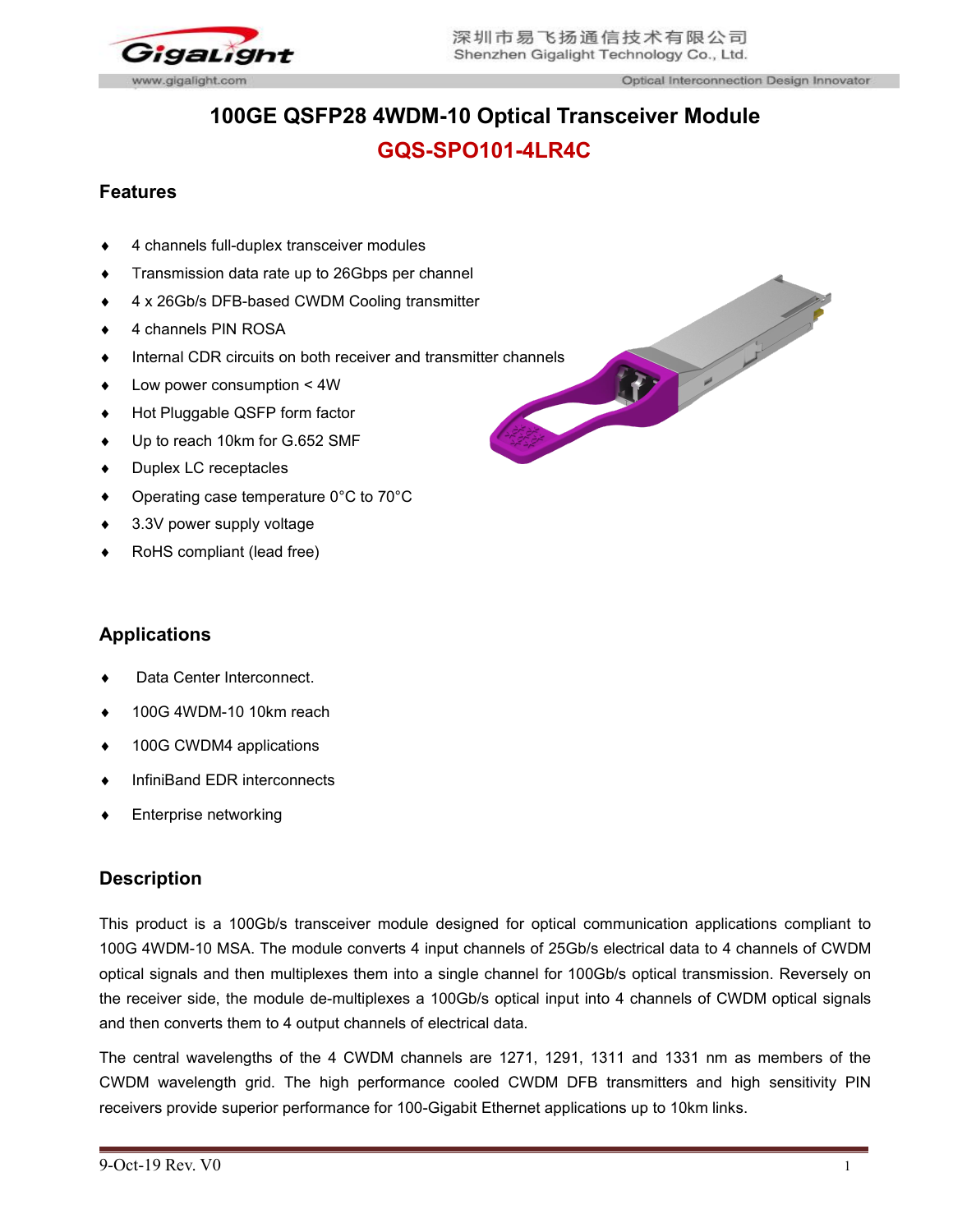

The product is designed with form factor, optical/electrical connection and digital diagnostic interface according to the QSFP+ Multi-Source Agreement (MSA). It has been designed to meet the harshest external operating conditions including temperature, humidity and EMI interference.



**Figure1. Module Block Diagram**

# **Absolute Maximum Ratings**

| -<br><b>Parameter</b>             | <b>Symbol</b> | <b>Min</b> | <b>Max</b> | <b>Unit</b> |
|-----------------------------------|---------------|------------|------------|-------------|
|                                   |               |            |            |             |
| <b>Supply Voltage</b>             | Vcc           | $-0.3$     | 3.6        | V           |
| Input Voltage                     | Vin           | $-0.3$     | $Vcc+0.3$  | V           |
| Storage Temperature               | Tst           | $-60$      | 95         | °C          |
| <b>Case Operating Temperature</b> | Top           |            | 70         | °C          |
| Humidity(non-condensing)          | <b>Rh</b>     | 5          | 85         | %           |
| Damage Threshold, each Lane       | <b>TH</b>     | 5.5        |            | dBm         |

# **Recommended Operating Conditions**

| <b>Parameter</b>           | <b>Symbol</b> | Min  | Typical <sup>l</sup> | <b>Max</b> | Unit |
|----------------------------|---------------|------|----------------------|------------|------|
| <b>Supply Voltage</b>      | Vcc           | 3.13 | 3.3                  | 3.47       |      |
| Operating Case temperature | Тса           |      |                      | 70         | °C   |
| Data Rate Per Lane         | fd            |      | 25.78125             |            | Gbps |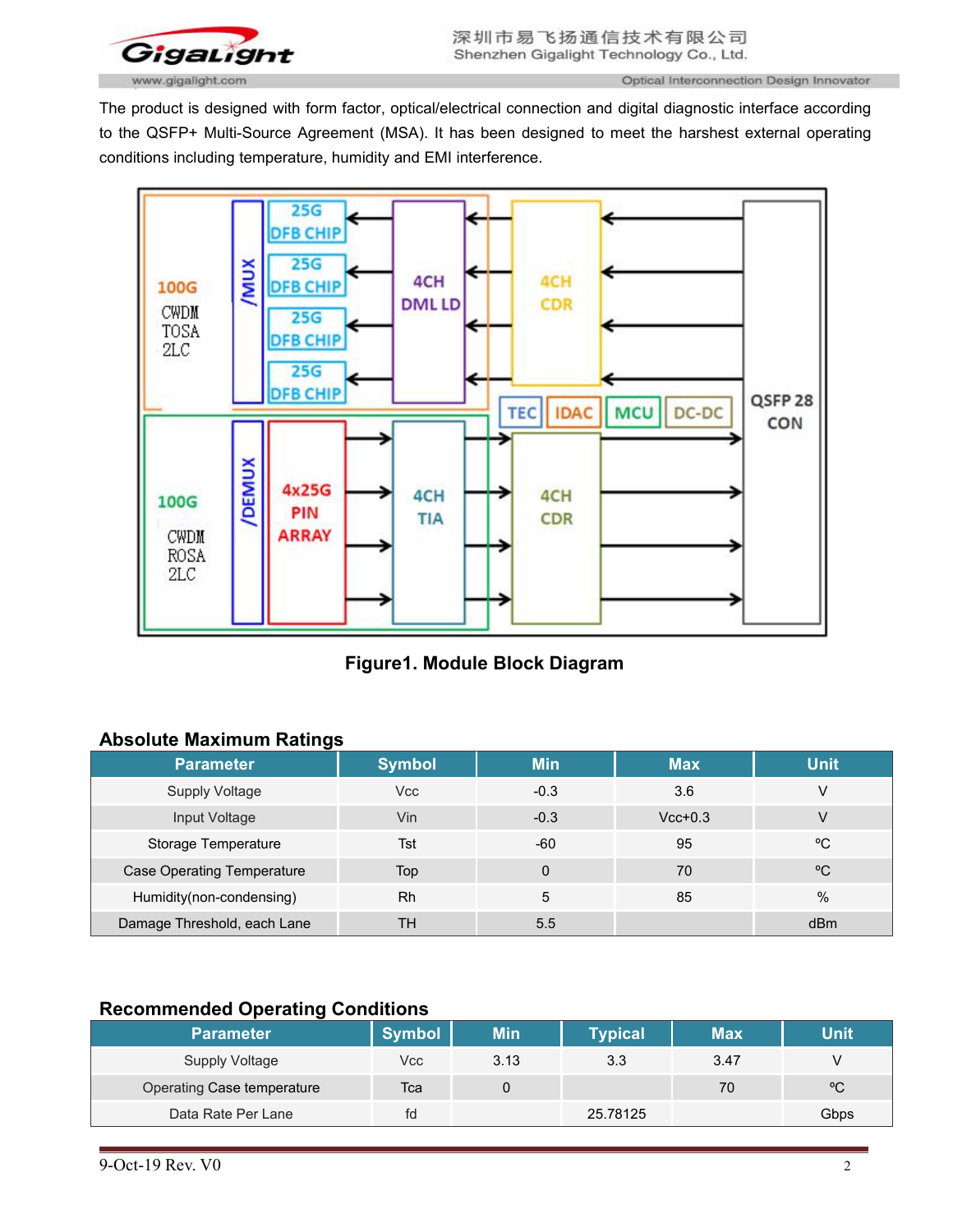

| www.gigalight.com        | Optical Interconnection Design Innovator |       |  |    |    |  |
|--------------------------|------------------------------------------|-------|--|----|----|--|
| Humidity                 | <b>Rh</b>                                |       |  | 85 | %  |  |
| Power Dissipation        |                                          |       |  |    | W  |  |
| Link Distance with G.652 | −                                        | 0.002 |  | 10 | km |  |

# **Electrical Specifications**

| <b>Parameter</b>                                          | <b>Symbol</b> | <b>Min</b>             | <b>Typical</b> | <b>Max</b> | <b>Unit</b>  |
|-----------------------------------------------------------|---------------|------------------------|----------------|------------|--------------|
| <b>Power Consumption</b>                                  | P             |                        |                | 4          | W            |
| <b>Supply Current</b>                                     | Icc           |                        |                | 1.06       | $\mathsf{A}$ |
| <b>Transceiver Power-on</b><br><b>Initialization Time</b> |               |                        |                | 2000       | ms           |
|                                                           |               | Transmitter(each Lane) |                |            |              |
| Single-ended Input Voltage<br>Tolerance                   |               | $-0.3$                 |                | 4.0        | $\vee$       |
| AC Common Mode Input Voltage<br>Tolerance                 |               | 15                     |                |            | mV           |
| <b>Differential Input Voltage</b>                         |               | 50                     |                |            | mVpp         |
| Differential Input Voltage Swing                          | Vin           |                        |                | 900        | mVpp         |
| Differential Input Impedance                              | Zin           | 90                     | 100            | 110        | Ohm          |
|                                                           |               | Receiver(each Lane)    |                |            |              |
| Single-ended Output Voltage                               |               | $-0.3$                 |                | 4.0        | $\vee$       |
| AC Common Mode Output Voltage                             |               |                        |                | 7.5        | mV           |
| Differential Output Voltage Swing                         | Vout          | 300                    |                | 850        | mVpp         |
| Differential Output Impedance                             | Zout          | 90                     | 100            | 110        | Ohm          |

#### **Note**:

Power-on Initialization Time is the time from when the power supply voltages reach and remain above the minimum recommended operating supply voltages to the time when the module is fully functional.

# **Optical Characteristics**

### **Table 3 - Optical Characteristics**

| 100G QSFP28 4WDM-10 |               |            |                |            |      |              |  |  |
|---------------------|---------------|------------|----------------|------------|------|--------------|--|--|
| <b>Parameter</b>    | <b>Symbol</b> | <b>Min</b> | <b>Typical</b> | <b>Max</b> | Unit | <b>Notes</b> |  |  |
| Lane Wavelength     | L0            | 1264.5     | 1271           | 1277.5     | nm   |              |  |  |
|                     | L1            | 1284.5     | 1291           | 1297.5     | nm   |              |  |  |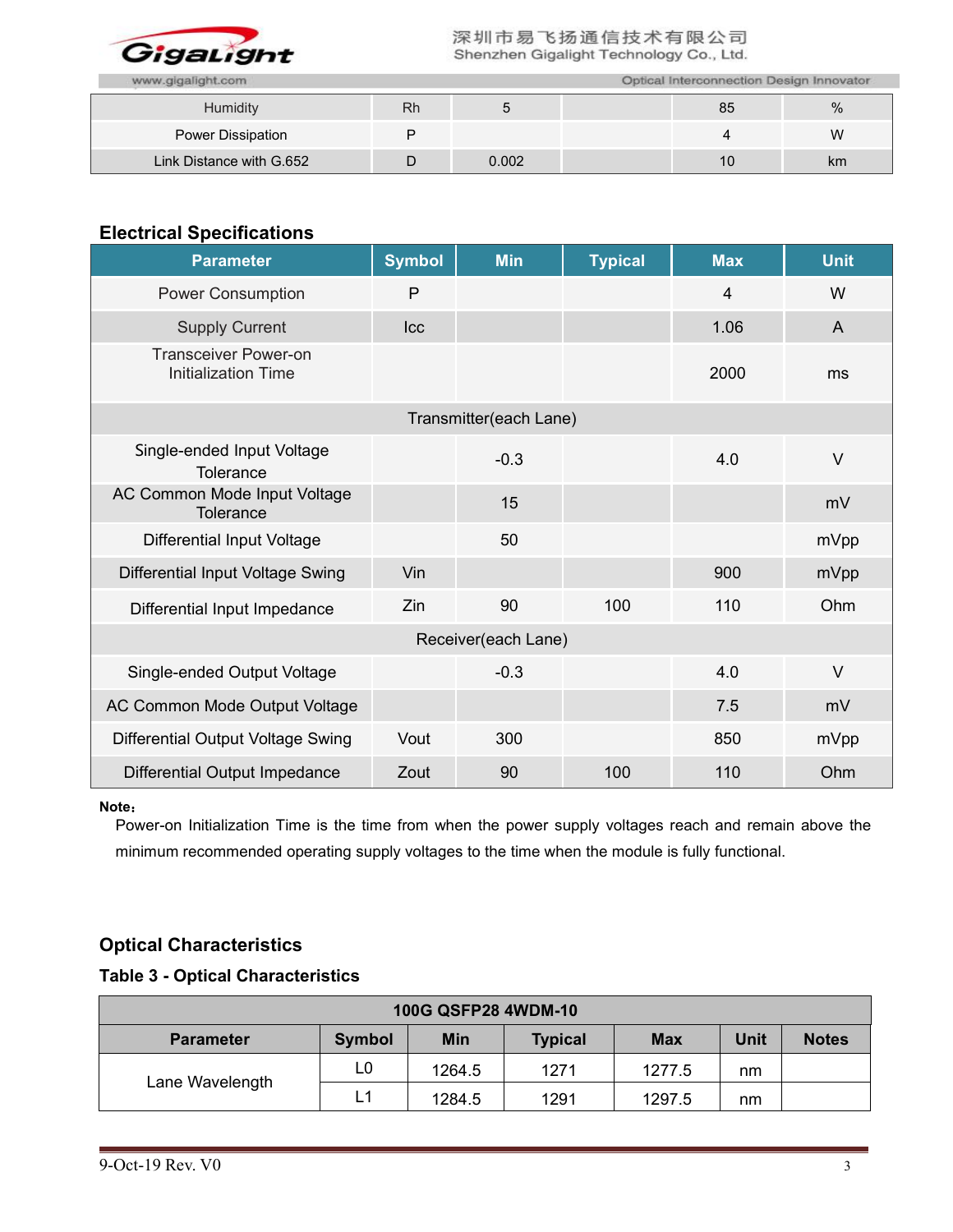

| www.gigalight.com                                             |                |                    |                                        | Optical Interconnection Design Innovator |       |                |
|---------------------------------------------------------------|----------------|--------------------|----------------------------------------|------------------------------------------|-------|----------------|
|                                                               | L2             | 1304.5             | 1311                                   | 1317.5                                   | nm    |                |
|                                                               | L <sub>3</sub> | 1324.5             | 1331                                   | 1337.5                                   | nm    |                |
|                                                               |                | <b>Transmitter</b> |                                        |                                          |       |                |
| <b>SMSR</b>                                                   | <b>SMSR</b>    | 30                 |                                        |                                          | dB    |                |
| <b>Total Average Launch</b>                                   | $P_T$          |                    |                                        | 8.5                                      | dBm   |                |
| Average Launch Power,<br>each Lane                            | PAVG           | $-6.5$             |                                        | 2.5                                      | dBm   |                |
| OMA, each Lane                                                | POMA           | $-4$               |                                        | 2.5                                      | dBm   | $\mathbf{1}$   |
| Difference in Launch Power                                    | Ptx, diff      |                    |                                        | 6                                        | dB    |                |
| Launch Power in OMA                                           |                | $-5$               |                                        |                                          | dBm   |                |
| TDP, each Lane                                                | <b>TDP</b>     |                    |                                        | 3                                        | dB    |                |
| <b>Extinction Ratio</b>                                       | ER             | 3.5                |                                        |                                          | dB    |                |
| RIN <sub>20</sub> OMA                                         | <b>RIN</b>     |                    |                                        | $-130$                                   | dB/Hz |                |
| <b>Optical Return Loss</b>                                    | <b>TOL</b>     |                    |                                        | 20                                       | dB    |                |
| <b>Transmitter Reflectance</b>                                | $R_T$          |                    |                                        | $-20$                                    | dB    |                |
| Eye Mask coordinates:<br>X1, X2, X3, Y1, Y2, Y3               |                |                    | $\{0.31, 0.4, 0.45, 0.34, 0.38, 0.4\}$ |                                          |       | $\overline{2}$ |
| Average Launch Power                                          | Poff           |                    |                                        | $-30$                                    | dBm   |                |
|                                                               |                | <b>Receiver</b>    |                                        |                                          |       |                |
| Damage Threshold,<br>each Lane                                | $TH_d$         | 3.5                |                                        |                                          | dBm   | 3              |
| <b>Total Average Receive</b>                                  |                |                    |                                        | 10.5                                     | dBm   |                |
| Average Receive Power,<br>each Lane                           |                | $-13$              |                                        | 2.5                                      | dBm   |                |
| Receive Power (OMA),<br>each Lane                             |                |                    |                                        | 2.5                                      | dBm   |                |
| Receiver Sensitivity (OMA),<br>each Lane                      | <b>SEN</b>     |                    | $-11.5(1E-12)$                         | $-11.5(5E-5)$                            | dBm   |                |
| <b>Stressed Receiver</b><br>Sensitivity (OMA),<br>each Lane   |                |                    |                                        | $-8.6(5E-5)$                             | dBm   | $\overline{4}$ |
| Difference in Receive<br>Power between any Two<br>Lanes (OMA) | Prx, diff      |                    |                                        | 5.5                                      | dB    |                |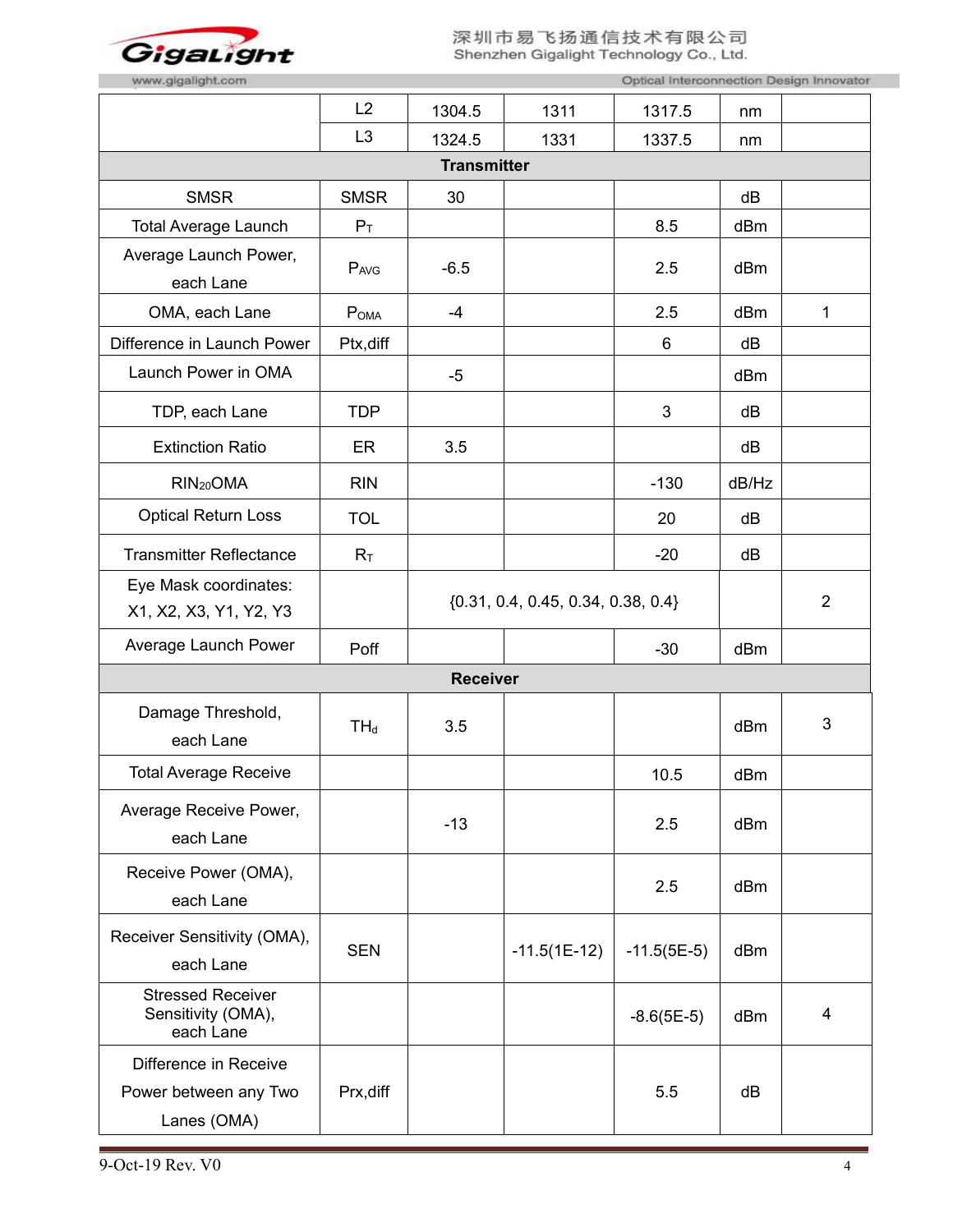

| <b>LOS Assert</b>                                              | <b>LOSA</b> |     | $-18$ |     | dBm |   |  |
|----------------------------------------------------------------|-------------|-----|-------|-----|-----|---|--|
| <b>LOS Deassert</b>                                            | LOSD        |     | $-15$ |     | dBm |   |  |
| <b>LOS Hysteresis</b>                                          | <b>LOSH</b> | 0.5 |       | 3.0 | dB  |   |  |
| Receiver Electrical 3 dB                                       |             |     |       |     |     |   |  |
| upper Cutoff Frequency,                                        | Fc          |     |       | 31  | GHz |   |  |
| each Lane                                                      |             |     |       |     |     |   |  |
| <b>Conditions of Stress Receiver Sensitivity Test (Note 5)</b> |             |     |       |     |     |   |  |
| Vertical Eye Closure                                           |             |     |       |     |     | 5 |  |
| Penalty, each Lane                                             |             |     | 1.8   |     | dB  |   |  |
| Stressed Eye J2 Jitter,                                        |             |     |       |     |     |   |  |
| each Lane                                                      |             |     | 0.3   |     | UI  |   |  |
| Stressed Eye J9 Jitter,                                        |             |     | 0.47  |     | UI  |   |  |
| each Lane                                                      |             |     |       |     |     |   |  |

**Note**:

1. Even if the TDP < 1 dB, the OMA min must exceed the minimum value specified here.

- 2. See Figure 4 below.
- 3. The receiver shall be able to tolerate, without damage, continuous exposure to a modulated optical input signal having this power level on one lane. The receiver does not have to operate correctly at this input power.
- 4. Measured with conformance test signal at receiver input for BER = 5E-5
- 5. Vertical eye closure penalty and stressed eye jitter are test conditions for measuring stressed receiver sensitivity. They are not characteristics of the receiver.

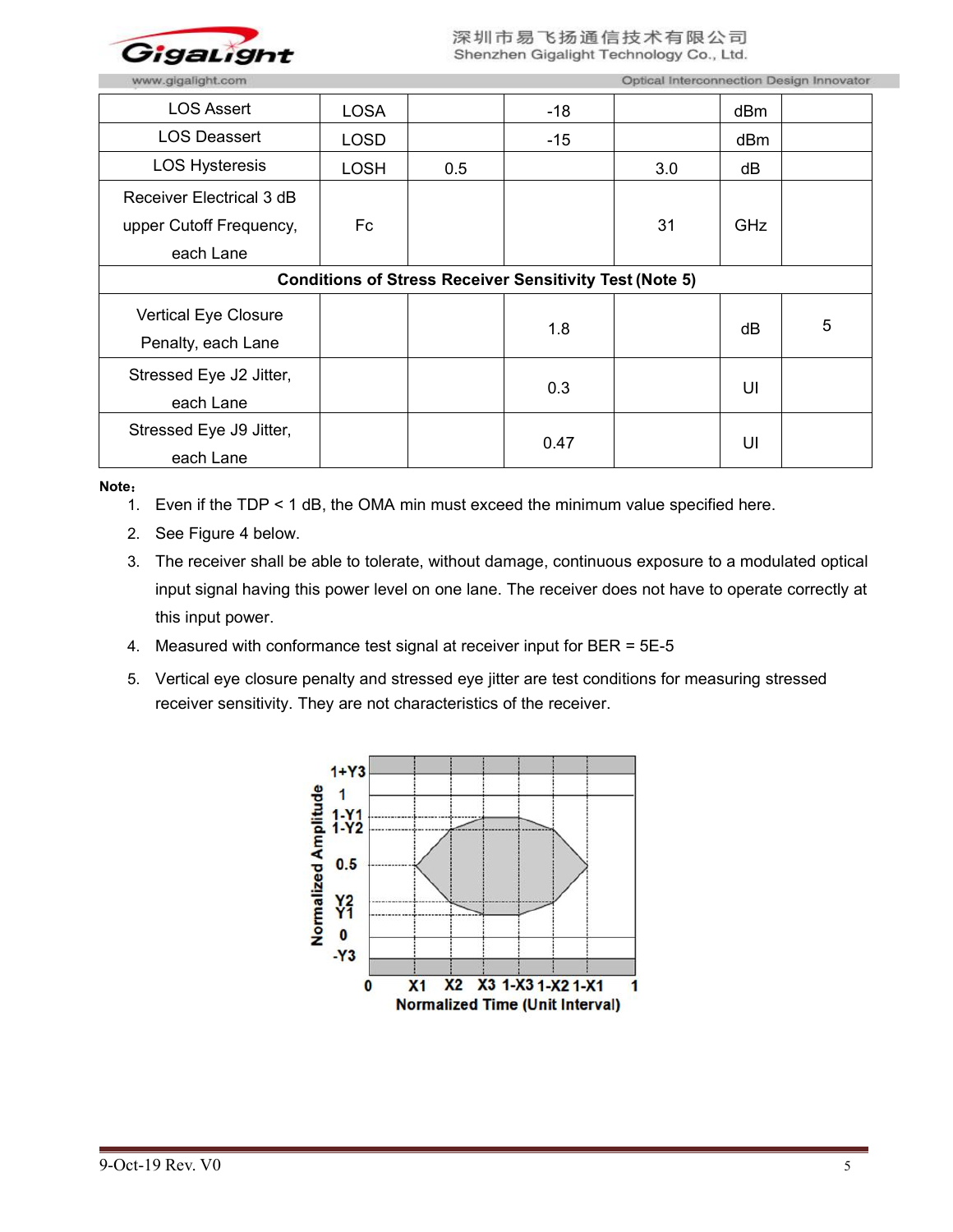

www.gigalight.com

### **Pin Descriptions**

Optical Interconnection Design Innovator

|                | טווטואןווטטטש ווו |                |                                                     |                |
|----------------|-------------------|----------------|-----------------------------------------------------|----------------|
| Pin            | <b>Logic</b>      | <b>Symbol</b>  | <b>Name/Description</b>                             | Ref.           |
| 1              |                   | <b>GND</b>     | Module Ground                                       | 1              |
| $\overline{2}$ | CML-I             | $Tx2 -$        | Transmitter inverted data input                     |                |
| 3              | CML-I             | $Tx2+$         | Transmitter non-inverted data input                 |                |
| 4              |                   | <b>GND</b>     | Module Ground                                       | $\mathbf{1}$   |
| 5              | CML-I             | $Tx4-$         | Transmitter inverted data input                     |                |
| 6              | CML-I             | $Tx4+$         | Transmitter non-inverted data input                 |                |
| 7              |                   | <b>GND</b>     | Module Ground                                       | $\mathbf{1}$   |
| 8              | LVTTL-I           | <b>MODSEIL</b> | Module Select                                       | $\overline{c}$ |
| 9              | LVTTL-I           | ResetL         | Module Reset                                        | $\overline{c}$ |
| 10             |                   | <b>VCCRx</b>   | +3.3v Receiver Power Supply                         |                |
| 11             | <b>LVCMOS-I</b>   | SCL            | 2-wire Serial interface clock                       | 2              |
| 12             | LVCMOS-I/O        | <b>SDA</b>     | 2-wire Serial interface data                        | $\overline{c}$ |
| 13             |                   | <b>GND</b>     | Module Ground                                       | 1              |
| 14             | CML-O             | $RX3+$         | Receiver non-inverted data output                   |                |
| 15             | CML-O             | RX3-           | Receiver inverted data output                       |                |
| 16             |                   | <b>GND</b>     | Module Ground                                       | 1              |
| 17             | CML-O             | $RX1+$         | Receiver non-inverted data output                   |                |
| 18             | CML-O             | <b>RX1-</b>    | Receiver inverted data output                       |                |
| 19             |                   | <b>GND</b>     | Module Ground                                       | 1              |
| 20             |                   | <b>GND</b>     | Module Ground                                       | $\mathbf 1$    |
| 21             | CML-O             | RX2-           | Receiver inverted data output                       |                |
| 22             | $CML-O$           | $RX2+$         | Receiver non-inverted data output                   |                |
| 23             |                   | <b>GND</b>     | Module Ground                                       | $\mathbf 1$    |
| 24             | CML-O             | RX4-           | Receiver inverted data output                       |                |
| 25             | CML-O             | $RX4+$         | Receiver non-inverted data output                   |                |
| 26             |                   | <b>GND</b>     | Module Ground                                       | 1              |
| 27             | LVTTL-O           | ModPrsL        | Module Present, internal pulled down to GND         |                |
| 28             | LVTTL-O           | IntL           | Interrupt output, should be pulled up on host board | $\overline{2}$ |
| 29             |                   | <b>VCCTx</b>   | +3.3v Transmitter Power Supply                      |                |
| 30             |                   | VCC1           | +3.3v Power Supply                                  |                |
| 31             | LVTTL-I           | <b>LPMode</b>  | Low Power Mode                                      | $\overline{c}$ |
| 32             |                   | <b>GND</b>     | Module Ground                                       | $\mathbf{1}$   |
| 33             | $CML-I$           | $Tx3+$         | Transmitter non-inverted data input                 |                |
| 34             | CML-I             | $Tx3 -$        | Transmitter inverted data input                     |                |
| 35             |                   | <b>GND</b>     | Module Ground                                       | 1              |
| 36             | CML-I             | $Tx1+$         | Transmitter non-inverted data input                 |                |
| 37             | $CML-I$           | $Tx1-$         | Transmitter inverted data input                     |                |
| 38             |                   | <b>GND</b>     | Module Ground                                       | $\mathbf{1}$   |
|                |                   |                |                                                     |                |

#### **Notes:**

1. Module circuit ground is isolated from module chassis ground within the module.

2. Open collector; should be pulled up with 4.7k – 10k ohms on host board to a voltage between 3.15Vand 3.6V.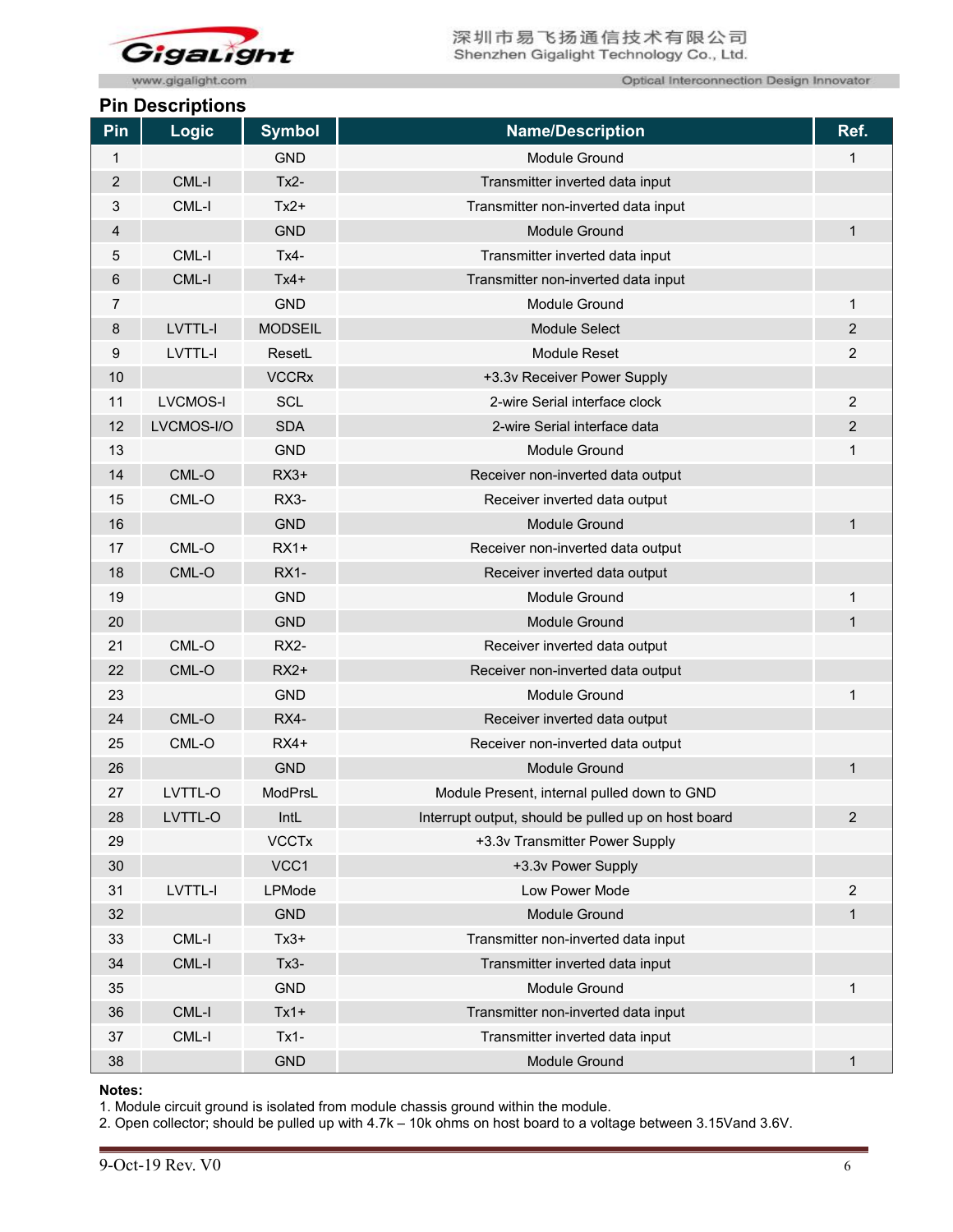



**Figure2. Electrical Pin-out Details**

#### **ModSelL Pin**

The ModSelL is an input pin. When held low by the host, the module responds to 2-wire serial communication

commands. The ModSelL allows the use of multiple QSFP modules on a single 2-wire interface bus. When the ModSelL is "High", the module will not respond to any 2-wire interface communication from the host. ModSelL has an internal pull-up in the module.

#### **ResetL Pin**

Reset. LPMode Reset has an internal pull-up in the module. A low level on the ResetL pin for longer than the minimum pulse length (t\_Reset\_init) initiates a complete module reset, returning all user module settings to their default state. Module Reset Assert Time (t\_init) starts on the rising edge after the low level on the ResetL pin is released. During the execution of a reset (t\_init) the host shall disregard all status bits until the module indicates a completion of the reset interrupt. The module indicates this by posting an IntL signal with the Data Not Ready bit negated. Note that on power up (including hot insertion) the module will post this completion of reset interrupt without requiring a reset.

#### **LPMode Pin**

Gigalight QSFP28 SR4 operate in the low power mode (less than 1.5 W power consumption) This pin active high will decrease power consumption to less than 1W.

#### **ModPrsL Pin**

ModPrsL is pulled up to Vcc on the host board and grounded in the module. The ModPrsL is asserted "Low" when the module is inserted and deasserted "High" when the module is physically absent from the host connector.

#### **IntL Pin**

IntL is an output pin. When "Low", it indicates a possible module operational fault or a status critical to the host system. The host identifies the source of the interrupt by using the 2-wire serial interface. The IntL pin is an open collector output and must be pulled up to Vcc on the host board.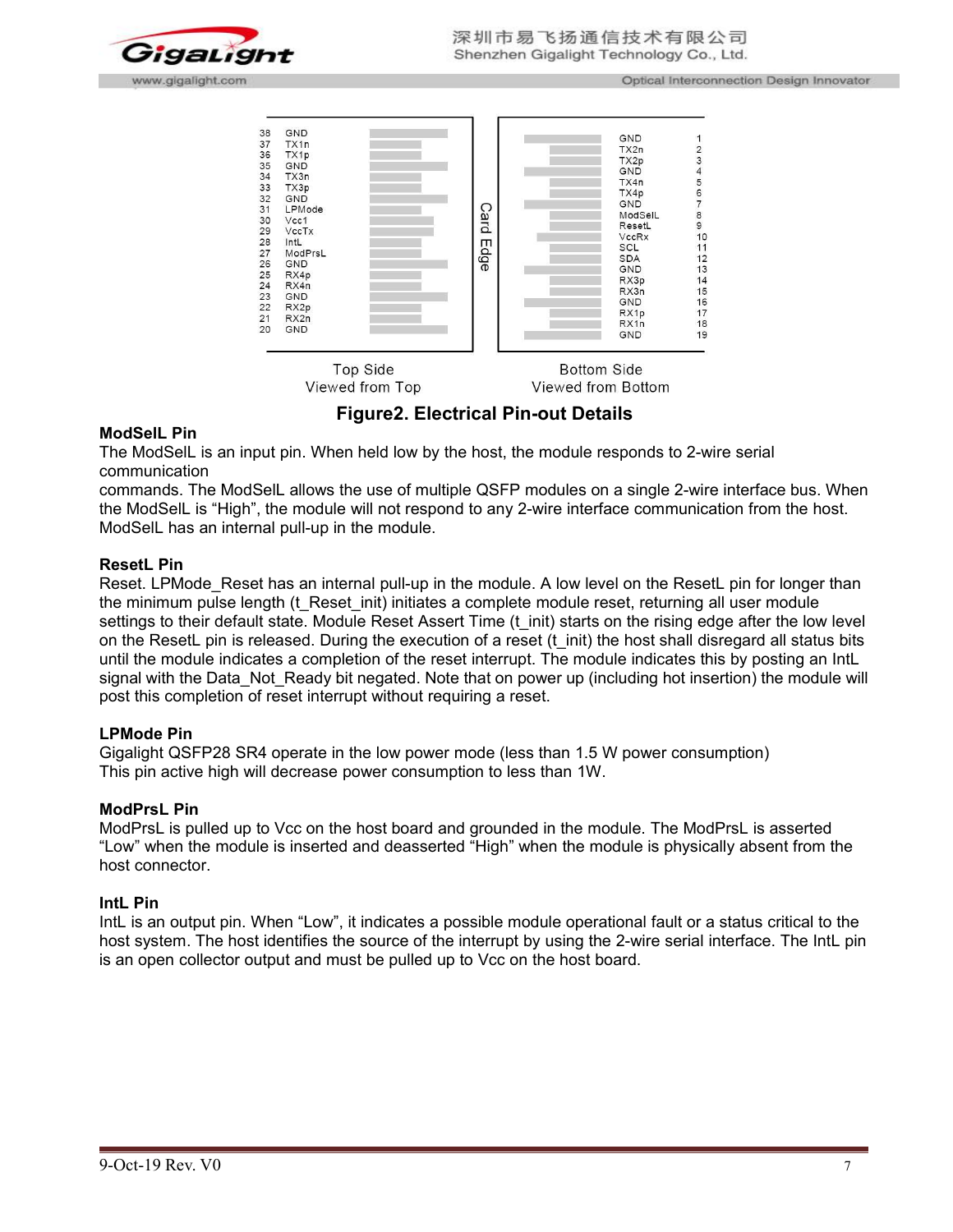

# **Power Supply Filtering**

The host board should use the power supply filtering shown in Figure3.



**Figure3. Host Board Power Supply Filtering**

# **DIAGNOSTIC MONITORING INTERFACE (OPTIONAL)**

The following digital diagnostic characteristics are defined over the normal operating conditions unless otherwise specified.

| <b>Parameter</b>                                        | Symbol       | Min    | <b>Max</b>     | <b>Units</b> | <b>Notes</b>                        |
|---------------------------------------------------------|--------------|--------|----------------|--------------|-------------------------------------|
| monitor<br>Temperature<br>absolute error                | DMI Temp     | $-3$   | $+3$           | degC         | Over operating<br>temperature range |
| voltage<br>Supply<br>monitor absolute error             | DMI VCC      | $-0.1$ | 0.1            | $\vee$       | Over full operating<br>range        |
| Channel<br><b>RX</b><br>power<br>monitor absolute error | DMI RX Ch    | $-2$   | $\overline{2}$ | dB           |                                     |
| <b>Bias</b><br>Channel<br>current<br>monitor            | DMI Ibias Ch | $-10%$ | 10%            | mA           |                                     |
| Channel<br>TХ<br>power<br>monitor absolute error        | DMI TX Ch    | $-2$   | 2              | dB           |                                     |

Notes:

Due to measurement accuracy of different single mode fibers, there could be an additional +/-1 dB fluctuation, or a +/- 3 dB total accuracy.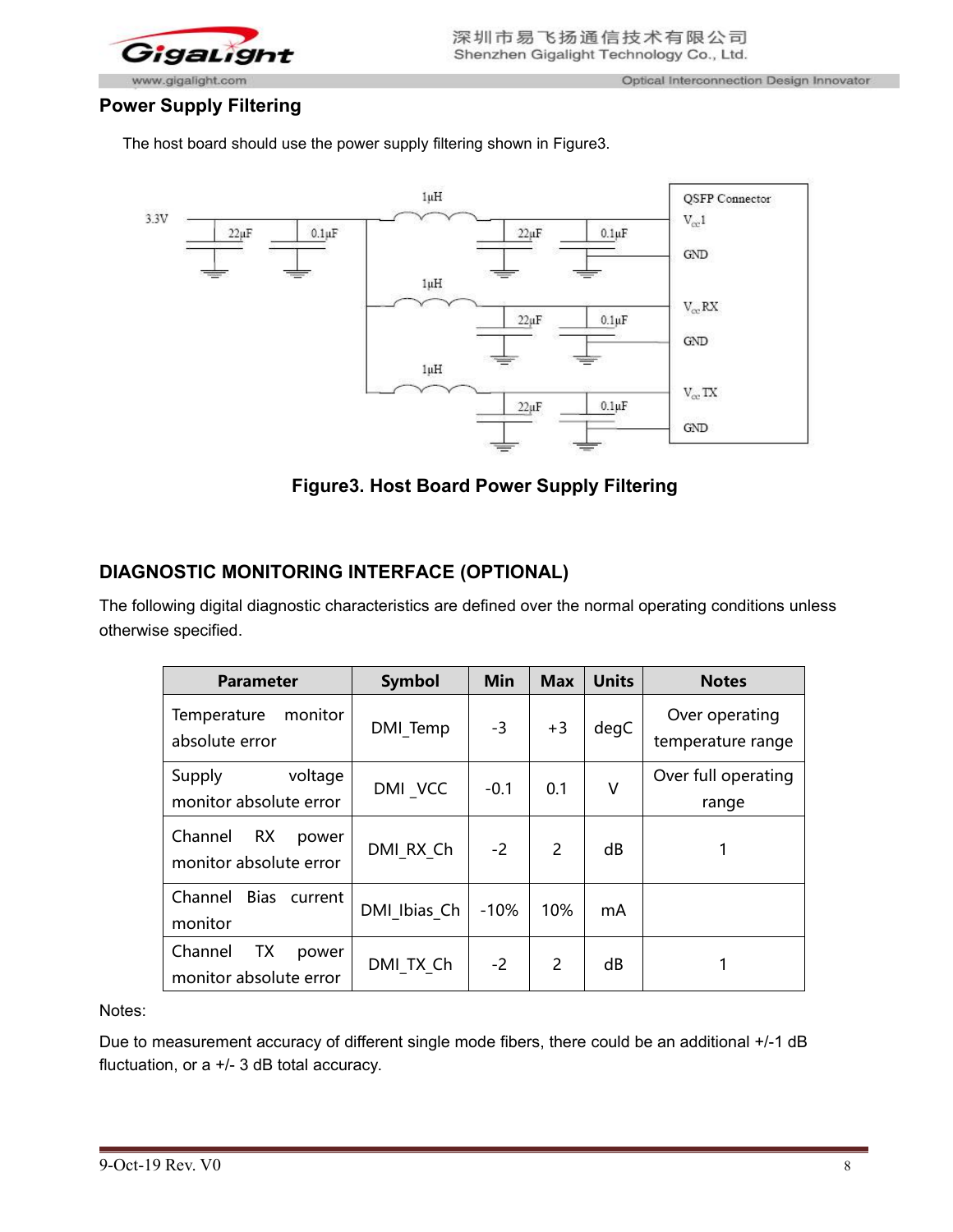

Optical Interconnection Design Innovator

Digital diagnostics monitoring function is available on all Gigalight QSFP28 4WDM-10. A 2-wire serial interface

provides user to contact with module.

The structure of the memory is shown in Figure 5. The memory space is arranged into a lower, single page, address space of 128 bytes and multiple upper address space pages. This structure permits timely access to addresses in the lower page, such as Interrupt Flags and Monitors. Less time critical time entries, such as serial ID information and threshold settings, are available with the Page Select function.

The interface address used is A0xh and is mainly used for time critical data like interrupt handling in order to enable a one-time-read for all data related to an interrupt situation. After an interrupt, IntL, has been asserted, the host can read out the flag field to determine the affected channel and type of flag.



**Figure5. QSFP Memory Map**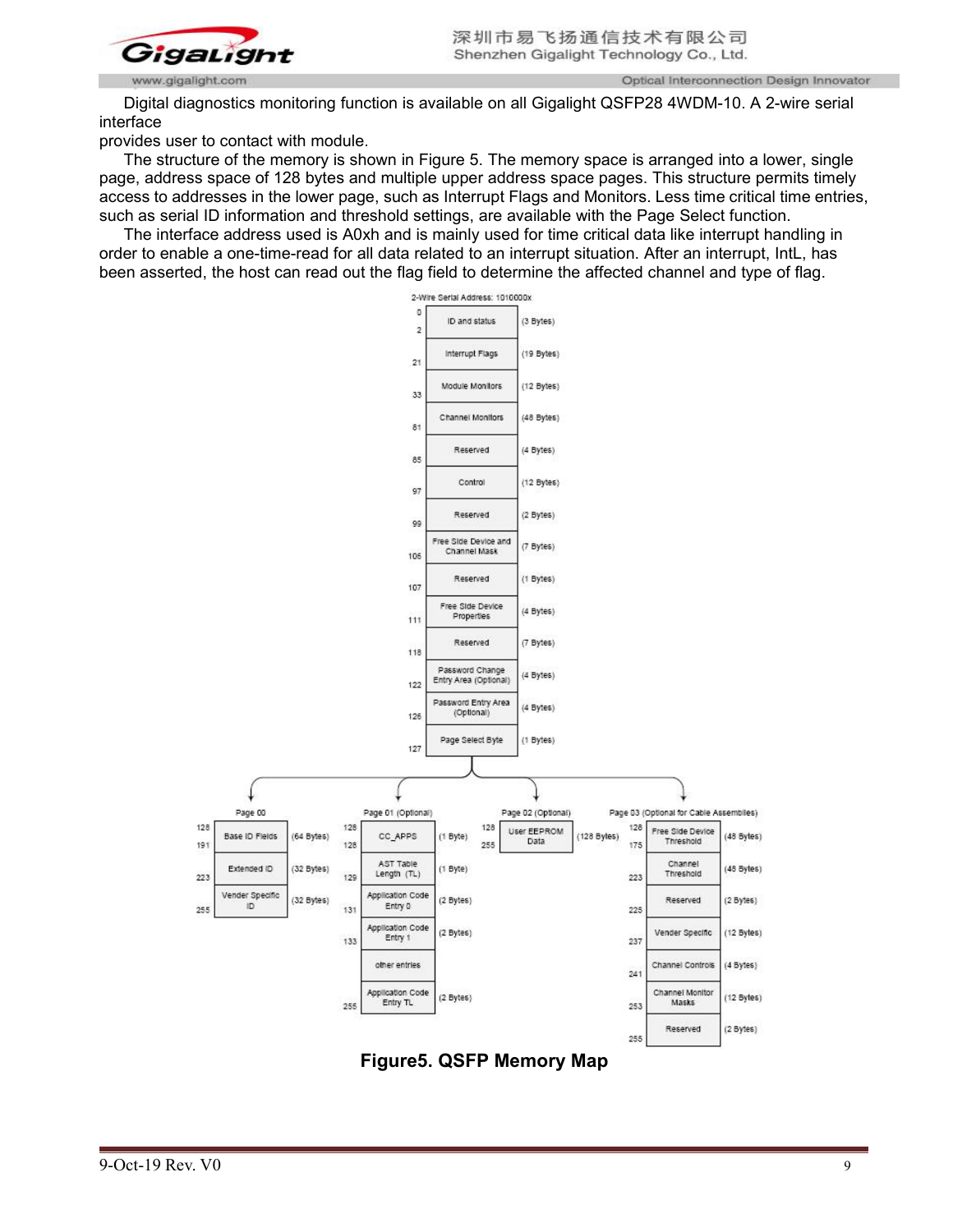

www.gigalight.com

Optical Interconnection Design Innovator

| <b>Byte Address</b> | <b>Description</b>                 | Type       |
|---------------------|------------------------------------|------------|
| 0                   | Identifier (1 Byte)                | Read Only  |
| $1-2$               | Status (2 Bytes)                   | Read Only  |
| $3-21$              | Interrupt Flags (31 Bytes)         | Read Only  |
| 22-33               | Module Monitors (12 Bytes)         | Read Only  |
| $34 - 81$           | Channel Monitors (48 Bytes)        | Read Only  |
| 82-85               | Reserved (4 Bytes)                 | Read Only  |
| 86-97               | Control (12 Bytes)                 | Read/Write |
| 98-99               | Reserved (2 Bytes)                 | Read/Write |
| 100-106             | Module and Channel Masks (7 Bytes) | Read/Write |
| 107-118             | Reserved (12 Bytes)                | Read/Write |
| 119-122             | Reserved (4 Bytes)                 | Read/Write |
| 123-126             | Reserved (4 Bytes)                 | Read/Write |
| 127                 | Page Select Byte                   | Read/Write |

# **Figure6. Low Memory Map**

| <b>Byte Address</b> | <b>Description</b>           | Type       |
|---------------------|------------------------------|------------|
| 128-175             | Module Thresholds (48 Bytes) | Read Only  |
| 176-223             | Reserved (48 Bytes)          | Read Only  |
| 224-225             | Reserved (2 Bytes)           | Read Only  |
| 226-239             | Reserved (14 Bytes)          | Read/Write |
| 240-241             | Channel Controls (2 Bytes)   | Read/Write |
| 242-253             | Reserved (12 Bytes)          | Read/Write |
| 254-255             | Reserved (2 Bytes)           | Read/Write |

**Figure7. Page 03 Memory Map**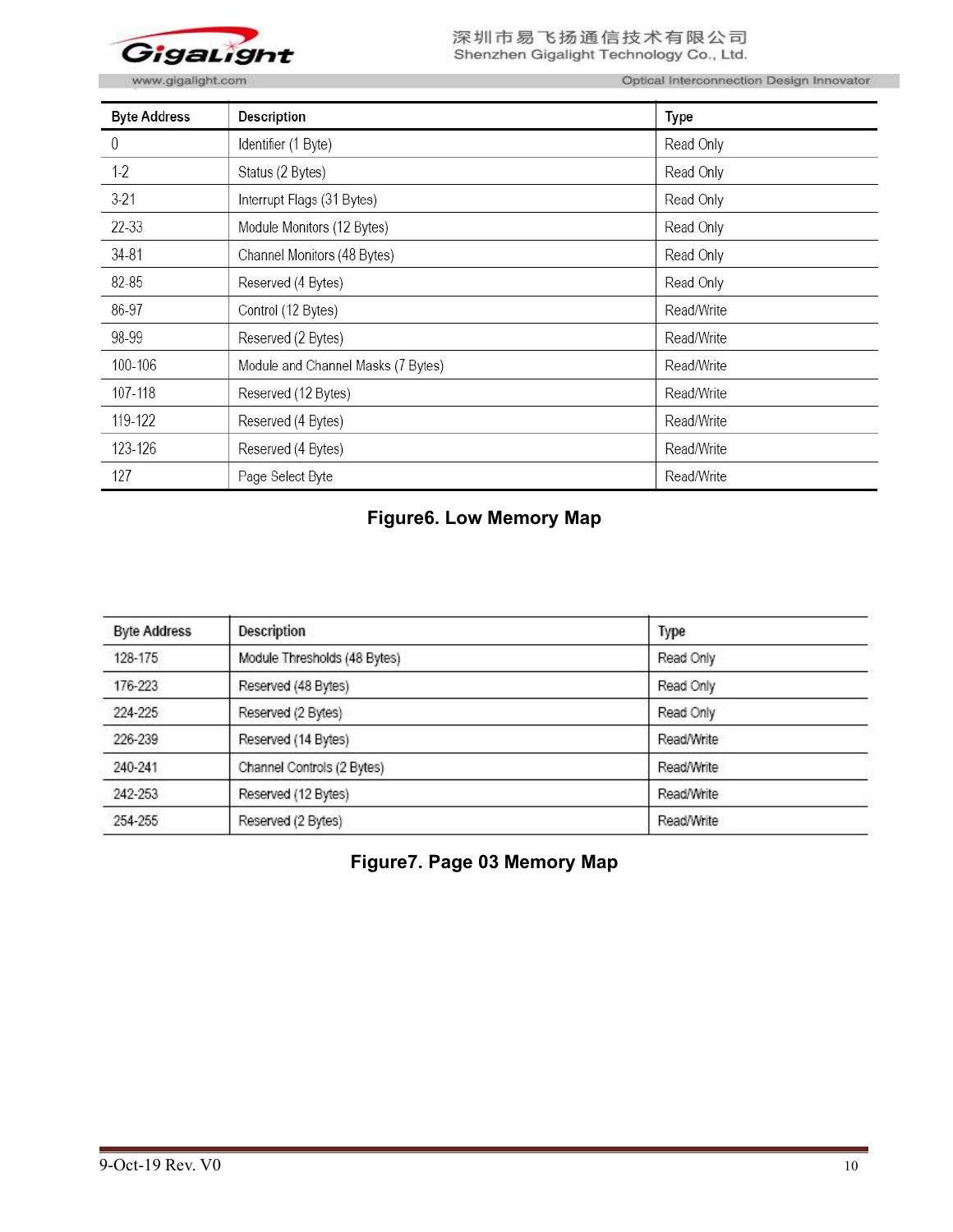

Optical Interconnection Design Innovator

| <b>Address</b> | Name                                    | Description                                                                                                       |
|----------------|-----------------------------------------|-------------------------------------------------------------------------------------------------------------------|
| 128            | Identifier (1 Byte)                     | Identifier Type of serial transceiver                                                                             |
| 129            | Ext. Identifier (1 Byte)                | Extended identifier of serial transceiver                                                                         |
| 130            | Connector (1 Byte)                      | Code for connector type                                                                                           |
| 131-138        | Transceiver (8 Bytes)                   | Code for electronic compatibility or optical compatibility                                                        |
| 139            | Encoding (1 Byte)                       | Code for serial encoding algorithm                                                                                |
| 140            | BR, nominal (1 Byte)                    | Nominal bit rate, units of 100 Mbits/s                                                                            |
| 141            | Extended RateSelect Compliance (1 Byte) | Tags for Extended RateSelect compliance                                                                           |
| 142            | Length SMF (1 Byte)                     | Link length supported for SM fiber in km                                                                          |
| 143            | Length E-50 um (1 Byte)                 | Link length supported for EBW 50/125 um fiber, units of 2 m                                                       |
| 144            | Length 50 um (1 Byte)                   | Link length supported for 50/125 um fiber, units of 1 m                                                           |
| 145            | Length 62.5 um (1 Byte)                 | Link length supported for 62.5/125um fiber, units of 1 m                                                          |
| 146            | Length copper (1 Byte)                  | Link length supported for copper, units of 1 m                                                                    |
| 147            | Device Tech (1 Byte)                    | Device technology                                                                                                 |
| 148-163        | Vendor name (16 Bytes)                  | QSFP vendor name (ASCII)                                                                                          |
| 164            | Extended Transceiver (1 Byte)           | Extended Transceiver Codes for InfiniBand <sup>T</sup>                                                            |
| 165-167        | Vendor OUI (3 Bytes)                    | QSFP vendor IEEE vendor company ID                                                                                |
| 168-183        | Vendor PN (16 Bytes)                    | Part number provided by QSFP vendor (ASCII)                                                                       |
| 184-185        | Vendor rev (2 Bytes)                    | Revision level for part number provided by vendor (ASCII)                                                         |
| 186-187        | Wavelength (2 Bytes)                    | Nominal laser wavelength (Wavelength = value / 20 in nm)                                                          |
| 188-189        | Wavelength Tolerance (2 Bytes)          | Guaranteed range of laser wavelength (+/- value) from Nominal wavelength<br>(Wavelength Tol. = value / 200 in nm) |
| 190            | Max Case Temp (1 Byte)                  | Maximum Case Temperature in Degrees C                                                                             |
| 191            | CC_BASE (1 Byte)                        | Check code for Base ID fields (addresses 128-190)                                                                 |
| 192-195        | Options (4 Bytes)                       | Rate Select, TX Disable, TX Fault, LOS                                                                            |
| 196-211        | Vendor SN (16 Bytes)                    | Serial number provided by vendor (ASCII)                                                                          |
| 212-219        | Date code (8 Bytes)                     | Vendor's manufacturing date code                                                                                  |
| 220            | Diagnostic Monitoring Type (1 Byte)     | Indicates which type of diagnostic monitoring is implemented                                                      |
| 221            | Enhanced Options (1 Byte)               | Indicates which optional enhanced features are implemented                                                        |
| 222            | Reserved (1 Byte)                       | Reserved                                                                                                          |
| 223            | CC_EXT                                  | Check code for the Extended ID Fields (addresses 192-222)                                                         |
| 224-255        | Vendor Specific (32 Bytes)              | Vendor Specific EEPROM                                                                                            |

# **Figure8. Page 00 Memory Map**

Page02 is User EEPROM and its format decided by user.

The detail description of low memory and page00.page03 upper memory please see SFF-8436 document.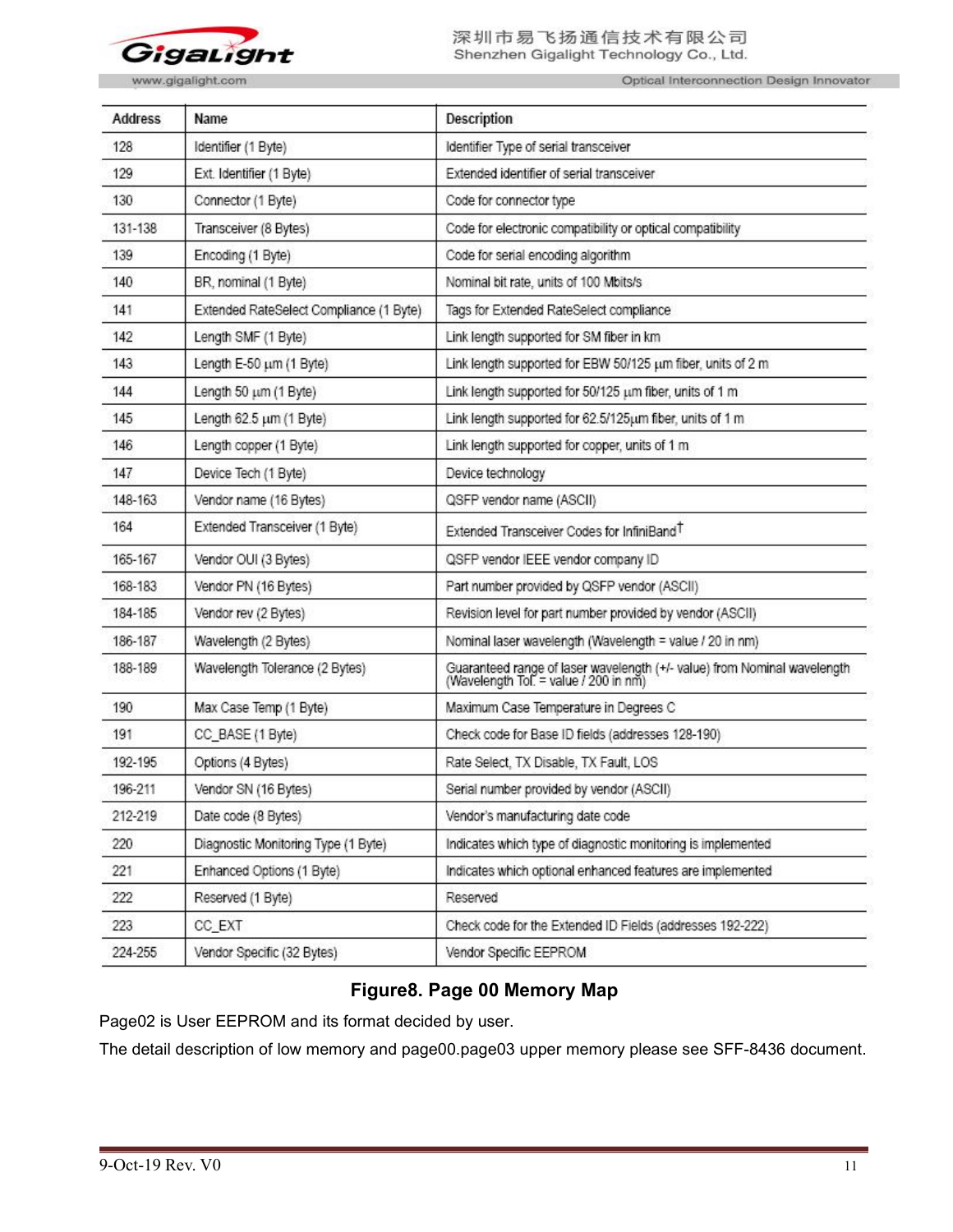

Optical Interconnection Design Innovator

# **Timing for Soft Control and Status Functions**

| <b>Parameter</b>                                        | Symbol       | <b>Max</b>     | <b>Unit</b> | <b>Conditions</b>                                                                                                                                                      |
|---------------------------------------------------------|--------------|----------------|-------------|------------------------------------------------------------------------------------------------------------------------------------------------------------------------|
| Initialization Time                                     | t init       | 2000           | ms          | Time from power on <sup>1</sup> , hot plug or rising edge of<br>Reset until the module is fully functional <sup>2</sup>                                                |
| <b>Reset Init Assert Time</b>                           | t reset init | $\overline{2}$ | $\mu s$     | A Reset is generated by a low level longer than<br>the minimum reset pulse time present on the<br>ResetL pin.                                                          |
| Serial Bus Hardware<br><b>Ready Time</b>                | t serial     | 2000           | ms          | Time from power on <sup>1</sup> until module responds to<br>data transmission over the 2-wire serial bus                                                               |
| <b>Monitor Data Ready</b><br>Time                       | t data       | 2000           | ms          | Time from power on <sup>1</sup> to data not ready, bit 0 of<br>Byte 2, deasserted and IntL asserted                                                                    |
| <b>Reset Assert Time</b>                                | t reset      | 2000           | ms          | Time from rising edge on the ResetL pin until the<br>module is fully functional <sup>2</sup>                                                                           |
| <b>LPMode Assert Time</b>                               | ton_LPMode   | 100            | μs          | Time from assertion of LPMode (Vin:LPMode =<br>Vih) until module power consumption enters<br>lower Power Level                                                         |
| IntL Assert Time                                        | ton IntL     | 200            | ms          | Time from occurrence of condition triggering IntL<br>until Vout: IntL = Vol                                                                                            |
| IntL Deassert Time                                      | toff IntL    | 500            | $\mu s$     | Time from clear on read <sup>3</sup> operation of associated<br>flag until Vout: IntL = Voh. This includes deassert<br>times for Rx LOS, Tx Fault and other flag bits. |
| <b>Rx LOS Assert Time</b>                               | ton los      | 100            | ms          | Time from Rx LOS state to Rx LOS bit set and<br>IntL asserted                                                                                                          |
| <b>Tx Fault Assert Time</b>                             | ton Txfault  | 200            | ms          | Time from Tx Fault state to Tx Fault bit set and<br>IntL asserted                                                                                                      |
| Flag Assert Time                                        | ton flag     | 200            | ms          | Time from occurrence of condition triggering flag<br>to associated flag bit set and IntL asserted                                                                      |
| <b>Mask Assert Time</b>                                 | ton mask     | 100            | ms          | Time from mask bit set <sup>4</sup> until associated IntL<br>assertion is inhibited                                                                                    |
| <b>Mask Deassert Time</b>                               | toff mask    | 100            | ms          | Time from mask bit cleared <sup>4</sup> until associated IntlL<br>operation resumes                                                                                    |
| ModSelL Assert Time                                     | ton_ModSelL  | 100            | $\mu s$     | Time from assertion of ModSelL until module<br>responds to data transmission over the 2-wire serial<br>bus                                                             |
| ModSelL Deassert Time                                   | toff_ModSelL | 100            | $\mu s$     | Time from deassertion of ModSelL until the module<br>does not respond to data transmission over the 2-wire<br>serial bus                                               |
| Power_over-ride or<br><b>Power-set Assert Time</b>      | ton Pdown    | 100            | ms          | Time from P Down bit set 4 until module power<br>consumption enters lower Power Level                                                                                  |
| Power over-ride or<br><b>Power-set Deassert</b><br>Time | toff Pdown   | 300            | ms          | Time from P Down bit cleared <sup>4</sup> until the module<br>is fully functional3                                                                                     |

**Note**:

<sup>1.</sup> Power on is defined as the instant when supply voltages reach and remain at or above the minimum specified value.

<sup>2.</sup> Fully functional is defined as IntL asserted due to data not ready bit, bit 0 byte 2 deasserted.

<sup>3.</sup> Measured from falling clock edge after stop bit of read transaction.

<sup>4.</sup> Measured from falling clock edge after stop bit of write transaction.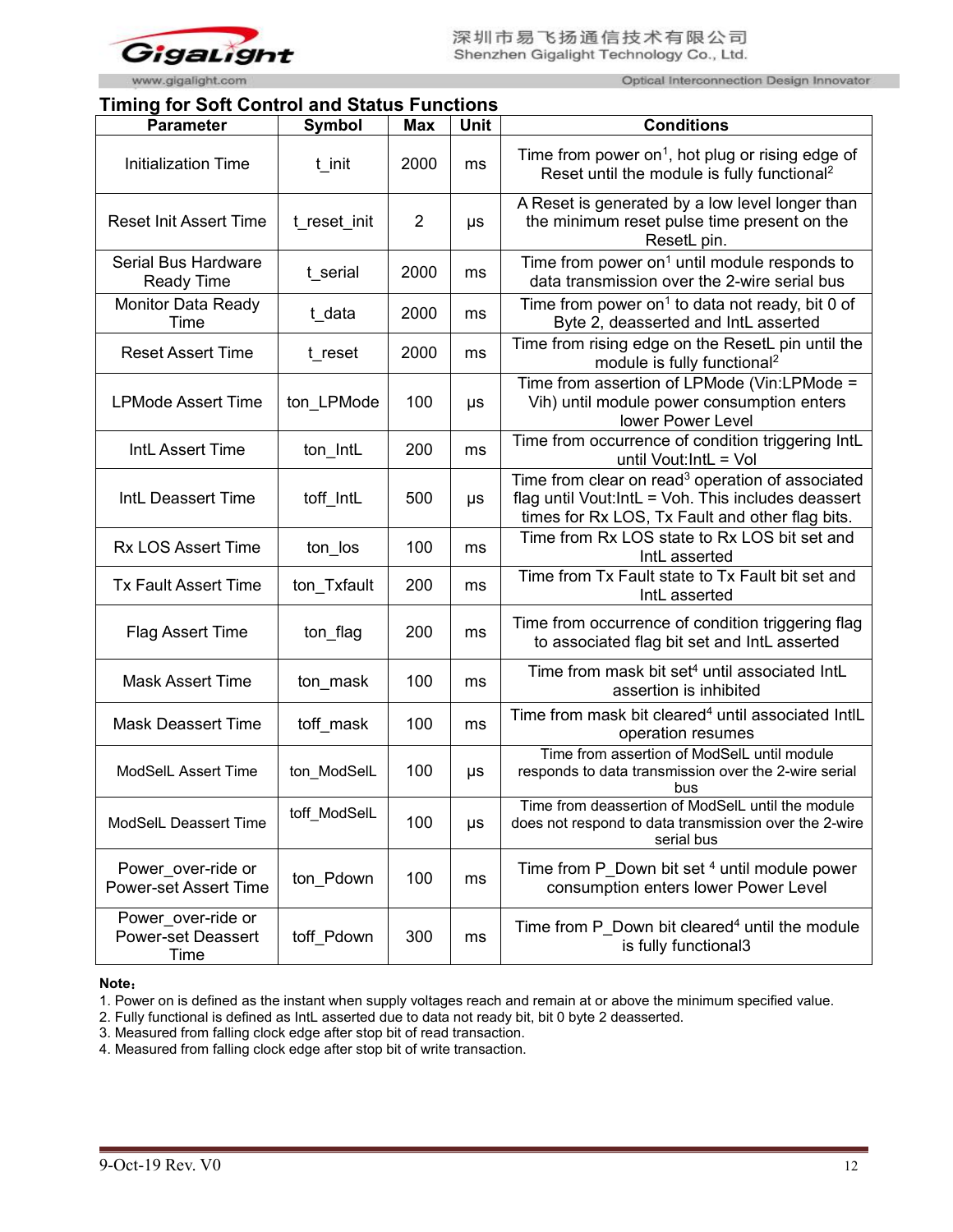

Optical Interconnection Design Innovator

### **Mechanical Dimensions**







# **Figure9. Mechanical Specifications**

# **Regulatory Compliance**

GIGALIGHT GQS-SPO101-4LR4C QSFP28 transceivers are Class 1 Laser Products. They are

|  | certified per the following standards: |  |
|--|----------------------------------------|--|
|--|----------------------------------------|--|

| Feature                  | Standard                                                         |
|--------------------------|------------------------------------------------------------------|
| Laser Safety             | IEC 60825-1:2014 (Third Edition)                                 |
| Environmental protection | 2011/65/EU                                                       |
| CE EMC                   | EN55032: 2015<br>EN55035<br>EN61000-3-2:2014<br>EN61000-3-3:2013 |
| <b>FCC</b>               | FCC Part 15, Subpart B; ANSI C63.4-2014                          |
| <b>Product Safety</b>    | EN/UL/IEC 60950-1, 2nd Edition, 2014-10-14                       |